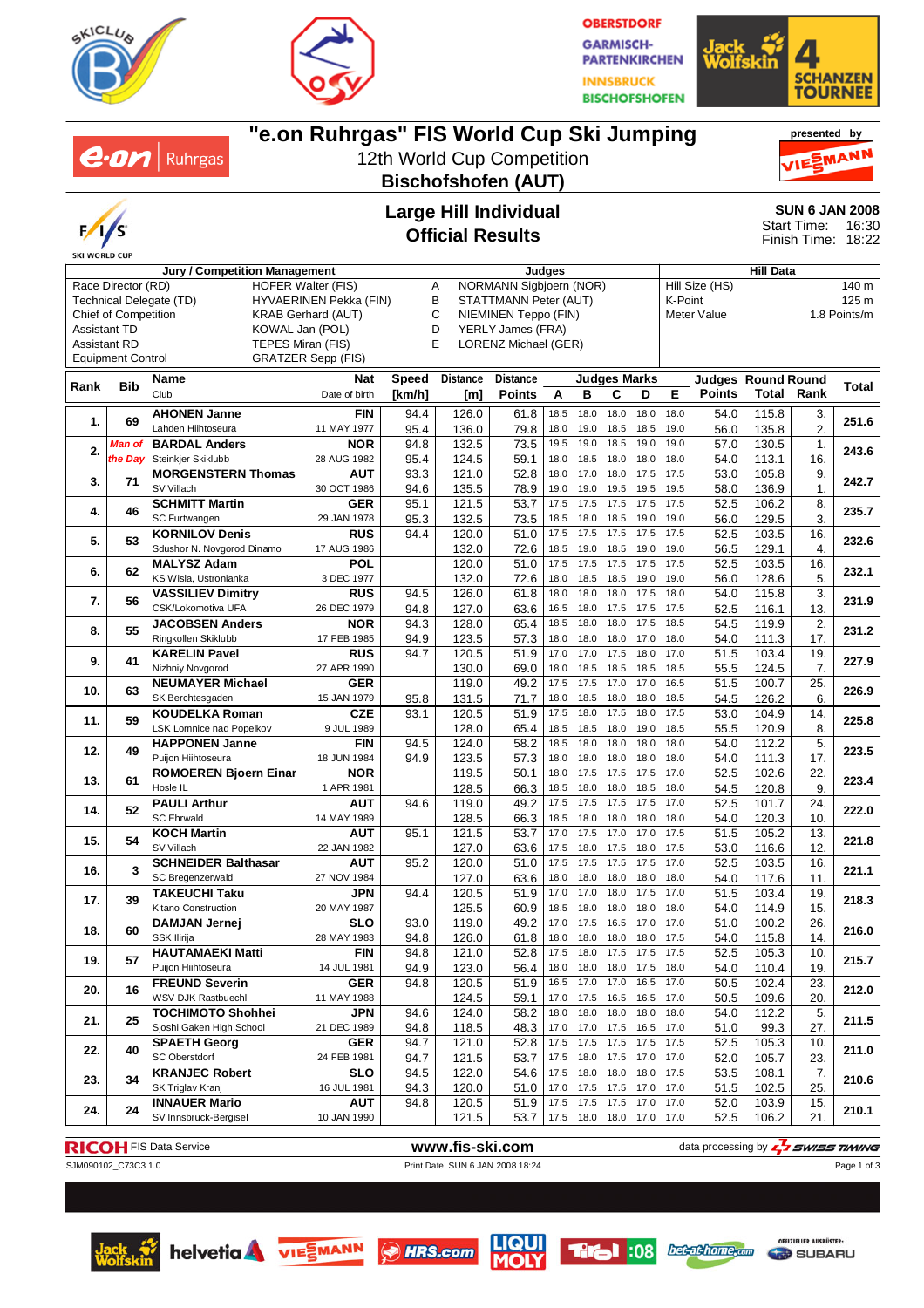



**OBERSTDORF GARMISCH-PARTENKIRCHEN INNSBRUCK BISCHOFSHOFEN** 





# **"e.on Ruhrgas" FIS World Cup Ski Jumping**

12th World Cup Competition **Bischofshofen (AUT)**





### **Large Hill Individual Official Results**

**SUN 6 JAN 2008** 16:30 18:22 Start Time: Finish Time:

| Rank | <b>Bib</b>   | <b>Name</b>                                           | <b>Nat</b>         | Speed  | <b>Distance</b> | <b>Distance</b> |      |                          | <b>Judges Marks</b> |           |      | <b>Judges Round Round</b> |       |      |       |
|------|--------------|-------------------------------------------------------|--------------------|--------|-----------------|-----------------|------|--------------------------|---------------------|-----------|------|---------------------------|-------|------|-------|
|      |              | Club                                                  | Date of birth      | [km/h] | [m]             | <b>Points</b>   | A    | в                        | С                   | D         | Е    | <b>Points</b>             | Total | Rank | Total |
|      |              | <b>KUETTEL Andreas</b>                                | SUI                | 94.2   | 120.0           | 51.0            | 17.0 | 17.5                     | 17.5                | 17.5      | 17.0 | 52.0                      | 103.0 | 21.  |       |
| 25.  | 66           | Einsiedeln                                            | 25 APR 1979        |        | 121.0           | 52.8            | 18.0 | 18.0                     | 17.5                | 17.5      | 17.5 | 53.0                      | 105.8 | 22.  | 208.8 |
|      |              | <b>MORASSI Andrea</b>                                 | <b>ITA</b>         | 94.0   | 121.0           | 52.8            | 17.5 | 17.5                     | 17.5                | 17.5      | 17.5 | 52.5                      | 105.3 | 10.  |       |
| 26.  | 9            | C.S. Forestale                                        | 30 AUG 1988        |        | 119.5           |                 | 17.0 | 17.5                     | 18.0                | 17.5      | 17.0 |                           | 102.1 | 26.  | 207.4 |
|      |              |                                                       |                    |        |                 | 50.1            |      | 17.5                     |                     | 17.0      | 17.0 | 52.0                      |       |      |       |
| 27.  | 13           | <b>NIEMI Sami</b>                                     | <b>FIN</b>         | 93.9   | 117.5           | 46.5            | 17.5 |                          | 17.5                |           |      | 52.0                      | 98.5  | 30.  | 201.1 |
|      |              | Ounasvaaran Hiihtoseura                               | 16 FEB 1991        | 94.8   | 119.5           | 50.1            | 18.0 | 17.5                     | 17.5                | 17.0      | 17.5 | 52.5                      | 102.6 | 24.  |       |
| 28.  | $\mathbf{2}$ | <b>KAISER Stefan</b>                                  | AUT                | 94.9   | 118.0           | 47.4            | 17.0 | 17.5                     | 17.5                | 17.0      | 17.0 | 51.5                      | 98.9  | 29.  | 196.4 |
|      |              | SV Achomitz                                           | 15 FEB 1983        | 96.0   | 117.5           | 46.5            | 17.0 | 17.0                     | 17.0                | 17.0      | 17.0 | 51.0                      | 97.5  | 28.  |       |
| 29.  | 32           | <b>LAPPI Arttu</b>                                    | <b>FIN</b>         | 94.8   | 117.5           | 46.5            | 17.0 | 17.5                     | 17.5                | 17.0      | 17.5 | 52.0                      | 98.5  | 30.  | 192.8 |
|      |              | Puijon Hiihtoseura                                    | 11 MAY 1984        | 95.9   | 116.0           | 43.8            | 16.0 | 17.0                     | 17.0                | 16.5      | 17.0 | 50.5                      | 94.3  | 29.  |       |
| 30.  | 50           | <b>KASAI Noriaki</b>                                  | <b>JPN</b>         | 94.5   | 117.5           | 46.5            | 17.5 | 17.0                     | 17.5                | 17.5      | 17.5 | 52.5                      | 99.0  | 27.  | 190.2 |
|      |              | Tsuchiya Home                                         | 6 JUN 1972         | 95.8   | 114.0           | 40.2            | 18.0 | 16.5                     | 17.0                | 17.0      | 17.0 | 51.0                      | 91.2  | 30.  |       |
| 31.  | 15           | <b>YUMOTO Fumihisa</b>                                | <b>JPN</b>         | 94.2   | 117.5           | 46.5            | 17.5 | 17.5                     | 17.5                | 17.5      | 17.5 | 52.5                      | 99.0  | 27.  | 181.5 |
|      |              | Tokyo Biso Kogyo                                      | 23 APR 1984        | 95.1   | 110.0           | 33.0            | 17.0 | 16.5                     | 16.5                | 16.0      | 16.5 | 49.5                      | 82.5  | 31.  |       |
|      |              |                                                       |                    |        |                 |                 |      |                          |                     |           |      |                           |       |      |       |
|      |              | Not qualified for Final Round                         |                    |        |                 |                 |      |                          |                     |           |      |                           |       |      |       |
| 32.  | 64           | <b>KOFLER Andreas</b>                                 | <b>AUT</b>         | 94.2   | 117.5           | 46.5            | 17.5 | 17.0                     | 17.5                | 17.0 17.0 |      | 51.5                      | 98.0  | 32.  | 98.0  |
|      |              | SV Innsbruck-Bergisel                                 | 17 MAY 1984        |        |                 |                 |      |                          |                     |           |      |                           |       |      |       |
|      | 20           | <b>MATURA Jan</b>                                     | <b>CZE</b>         | 94.4   | 118.0           | 47.4            |      | 16.5 17.0 17.0 16.5 16.5 |                     |           |      | 50.0                      | 97.4  | 33.  | 97.4  |
| 33.  |              | Dukla Liberec                                         | 29 JAN 1980        |        |                 |                 |      |                          |                     |           |      |                           |       |      |       |
|      |              | <b>HILDE Tom</b>                                      | <b>NOR</b>         | 93.8   | 116.5           | 44.7            |      | 17.0 17.0 16.5 16.5 17.0 |                     |           |      | 50.5                      | 95.2  | 34.  |       |
| 34.  | 68           | Asker Skiklubb                                        | 22 SEP 1987        |        |                 |                 |      |                          |                     |           |      |                           |       |      | 95.2  |
| 35.  |              | <b>AMMANN Simon</b>                                   | <b>SUI</b>         | 92.9   | 116.0           | 43.8            | 17.0 | 17.0                     | 17.0                | 17.0      | 17.0 | 51.0                      | 94.8  | 35.  |       |
|      | 65           | <b>RG Churfirsten</b>                                 | 25 JUN 1981        |        |                 |                 |      |                          |                     |           |      |                           |       |      | 94.8  |
| 35.  |              | <b>STOCH Kamil</b>                                    | <b>POL</b>         | 94.0   | 116.0           | 43.8            |      | 17.0 17.0 17.0 17.0 17.0 |                     |           |      | 51.0                      | 94.8  | 35.  |       |
|      | 38           | <b>LKS Poroniec</b>                                   | 25 MAY 1987        |        |                 |                 |      |                          |                     |           |      |                           |       |      | 94.8  |
| 35.  | 35           | <b>HOELLWARTH Martin</b>                              | <b>AUT</b>         | 94.6   | 116.0           | 43.8            |      | 17.0 17.0 17.0 17.0      |                     |           | 16.5 | 51.0                      | 94.8  | 35.  |       |
|      |              | SC Mayrhofen                                          | 13 APR 1974        |        |                 |                 |      |                          |                     |           |      |                           |       |      | 94.8  |
| 38.  | 67           | <b>LOITZL Wolfgang</b>                                | <b>AUT</b>         | 93.6   | 115.0           | 42.0            |      | 17.5 17.0 17.5 16.5      |                     |           | 17.0 | 51.5                      | 93.5  | 38.  |       |
|      |              | <b>WSC Bad Mitterndorf</b>                            | 13 JAN 1980        |        |                 |                 |      |                          |                     |           |      |                           |       |      | 93.5  |
|      |              | <b>IPATOV Dimitry</b>                                 | <b>RUS</b>         | 93.9   | 115.0           | 42.0            |      | 17.0 17.0 17.0 17.0 17.0 |                     |           |      | 51.0                      | 93.0  | 39.  |       |
| 39.  | 8            | Osvsm, Magadan                                        | 30 JUN 1984        |        |                 |                 |      |                          |                     |           |      |                           |       |      | 93.0  |
|      |              | <b>LANDERT Guido</b>                                  | <b>SUI</b>         | 94.7   | 115.0           | 42.0            |      | 16.5 17.0                | 17.0                | 16.5      | 16.5 | 50.0                      | 92.0  | 40.  |       |
| 40.  | 27           | Speer Ebnat-Kappel                                    | 3 NOV 1985         |        |                 |                 |      |                          |                     |           |      |                           |       |      | 92.0  |
|      |              | <b>COLLOREDO Sebastian</b>                            | <b>ITA</b>         | 93.9   | 114.0           | 40.2            | 17.0 | 17.5                     | 17.5                | 16.5      | 17.0 | 51.5                      | 91.7  | 41.  |       |
| 41.  | 36           | G.S. Fiamme Gialle                                    | 9 SEP 1987         |        |                 |                 |      |                          |                     |           |      |                           |       |      | 91.7  |
|      |              |                                                       |                    |        |                 |                 |      |                          |                     |           |      |                           |       |      |       |
| 42.  | 70           | <b>SCHLIERENZAUER Gregor</b><br>SV Innsbruck-Bergisel | AUT                | 93.4   | 114.5           | 41.1            |      | 16.5 17.5 16.0           |                     | 16.5 16.5 |      | 49.5                      | 90.6  | 42.  | 90.6  |
|      |              | <b>FETTNER Manuel</b>                                 | 7 JAN 1990         |        | 113.5           |                 |      | 16.5 17.0 17.0 17.0      |                     |           | 16.5 |                           |       |      |       |
| 43.  | 51           | SV Innsbruck-Bergisel                                 | AUT<br>17 JUN 1985 | 94.2   |                 | 39.3            |      |                          |                     |           |      | 50.5                      | 89.8  | 43.  | 89.8  |
|      |              | <b>SCHOFT Felix</b>                                   | <b>GER</b>         |        | 112.5           |                 |      |                          |                     |           |      |                           |       |      |       |
| 44.  | 5            |                                                       |                    | 94.7   |                 | 37.5            |      | 16.5 16.5 17.0 16.5      |                     |           | 16.5 | 49.5                      | 87.0  | 44.  | 87.0  |
| 45.  |              | <b>SC Partenkirchen</b>                               | 6 JUL 1990         |        |                 |                 |      |                          |                     |           |      |                           |       |      |       |
|      | 1            | <b>THURNBICHLER Thomas</b>                            | AUT                | 95.0   | 111.5           | 35.7            |      | 16.5 17.0 16.5 16.5      |                     |           | 16.5 | 49.5                      | 85.2  | 45.  | 85.2  |
| 46.  |              | Kitzbueheler Ski Club                                 | 19 JUN 1989        |        |                 |                 |      |                          |                     |           |      |                           |       |      |       |
|      | 4            | <b>BACHLEDA Marcin</b>                                | <b>POL</b>         | 94.1   | 111.0           | 34.8            |      | 16.5 16.5 16.5 16.5 16.5 |                     |           |      | 49.5                      | 84.3  | 46.  | 84.3  |
|      |              | AZS AWF Katowice                                      | 4 SEP 1982         |        |                 |                 |      |                          |                     |           |      |                           |       |      |       |
| 47.  | 48           | <b>CHEDAL Emmanuel</b>                                | <b>FRA</b>         | 94.1   | 110.5           | 33.9            |      | 16.0 16.0 16.0 17.0 15.5 |                     |           |      | 48.0                      | 81.9  | 47.  | 81.9  |
|      |              | <b>SC Courchevel</b>                                  | 15 JAN 1983        |        |                 |                 |      |                          |                     |           |      |                           |       |      |       |
| 48.  | 6            | <b>ERIKSON Johan</b>                                  | <b>SWE</b>         | 94.7   | 110.0           | 33.0            |      | 15.5 16.0 16.5 16.0 16.0 |                     |           |      | 48.0                      | 81.0  | 48.  | 81.0  |
|      |              | Holmens IF                                            | 20 JAN 1985        |        |                 |                 |      |                          |                     |           |      |                           |       |      |       |
| 49.  | 43           | <b>LAZZARONI David</b>                                | <b>FRA</b>         | 94.2   | 112.0           | 36.6            |      | 15.5 14.5 14.0 15.0 14.0 |                     |           |      | 43.5                      | 80.1  | 49.  | 80.1  |
|      |              | US. Autrans                                           | 4 FEB 1985         |        |                 |                 |      |                          |                     |           |      |                           |       |      |       |
|      |              | <b>LJOEKELSOEY Roar</b>                               | <b>NOR</b>         | 94.6   | 107.0           | 27.6            |      | 16.5 16.0 16.0 16.0 16.0 |                     |           |      | 48.0                      | 75.6  | 50.  |       |
| 50.  | 37           | Orkdal IL / Troenderhopp                              | 31 MAY 1976        |        |                 |                 |      |                          |                     |           |      |                           |       |      | 75.6  |

**RICOH** FIS Data Service **www.fis-ski.com** data processing by  $\frac{7}{2}$  SWISS TIMING SJM090102\_C73C3 1.0 Print Date SUN 6 JAN 2008 18:24 Page 2 of 3

helvetia VIE MANN SHRS.com